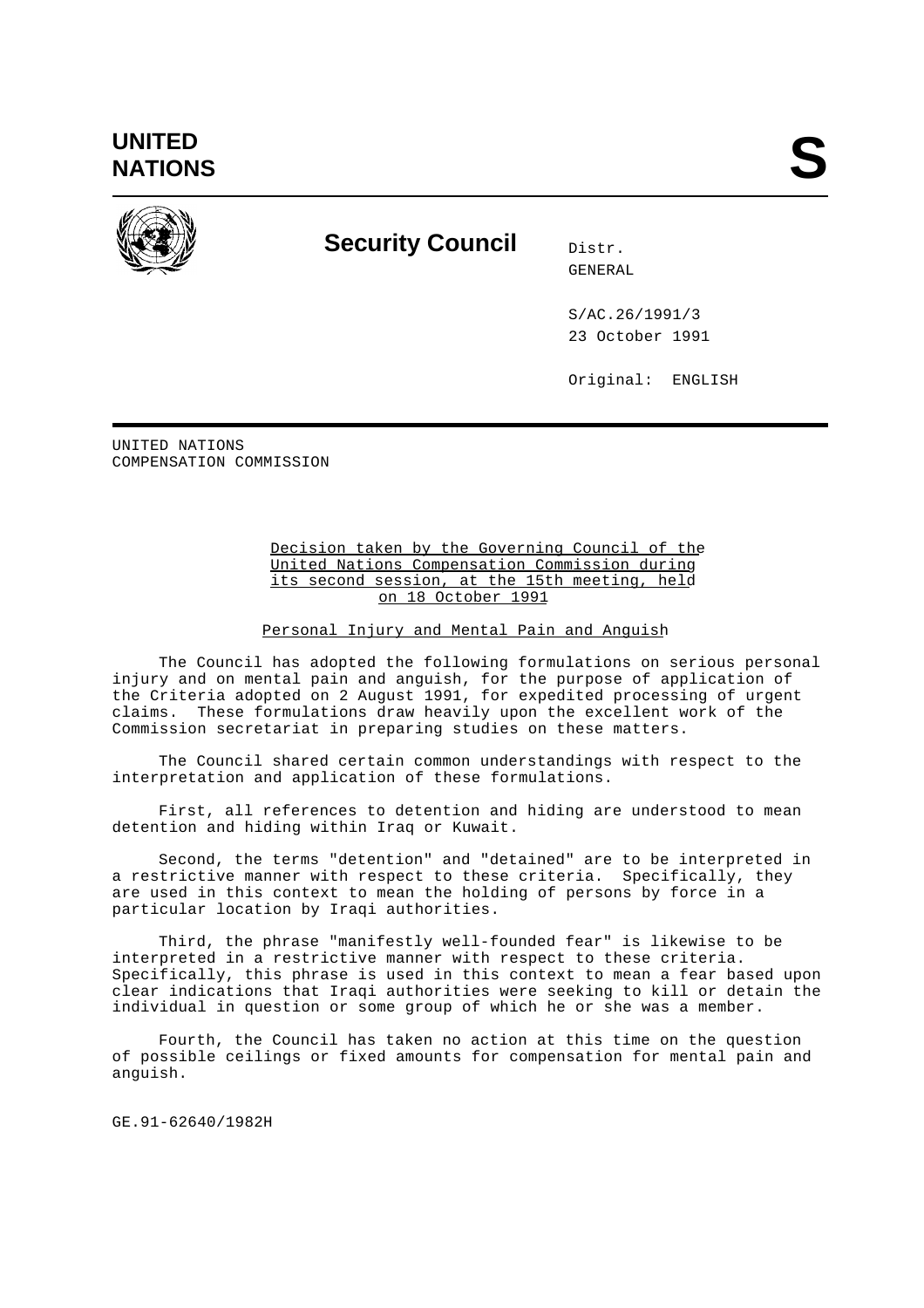S/AC.26/1991/3 page 2

The Council requests the Commission secretariat to prepare a study on these matters on an urgent basis, so that the Council may take a decision at its next meeting in November. The Council also notes that its reference to recovery of pecuniary losses resulting from mental pain and anguish is simply an application of the general principle that there will be recovery for pecuniary losses falling within the Criteria; as such, there is no intention to provide duplicative recovery for pecuniary losses.

## Serious personal injury

- 1. "Serious personal injury" means:
	- (a) Dismemberment;

(b) Permanent or temporary significant disfigurement, such as substantial change in one's outward appearance;

(c) Permanent or temporary significant loss of use or limitation of use of a body organ, member, function or system;

(d) Any injury which, if left untreated, is unlikely to result in the full recovery of the injured body area, or is likely to prolong such full recovery.

2. For purposes of recovery before the Compensation Commission, "serious personal injury" also includes instances of physical or mental injury arising from sexual assault, torture, aggravated physical assault, hostage-taking or illegal detention for more than three days or being forced to hide for more than three days on account of a manifestly well-founded fear for one's life or of being taken hostage or illegally detained.

3. "Serious personal injury" does not include the following: bruises, simple strains and sprains, minor burns, cuts and wounds; or other irritations not requiring a course of medical treatment.

## Mental pain and anguish

Compensation will be provided for pecuniary losses (including losses of income and medical expenses) resulting from mental pain and anguish. In addition, compensation will be provided for non-pecuniary injuries resulting from such mental pain and anguish as follows:

(a) A spouse, child or parent of the individual suffered death;

(b) The individual suffered serious personal injury involving dismemberment, permanent or temporary significant disfigurement, or permanent or temporary significant loss of use or limitation of use of a body organ, member, function or system;

(c) The individual suffered a sexual assault or aggravated assault or torture;